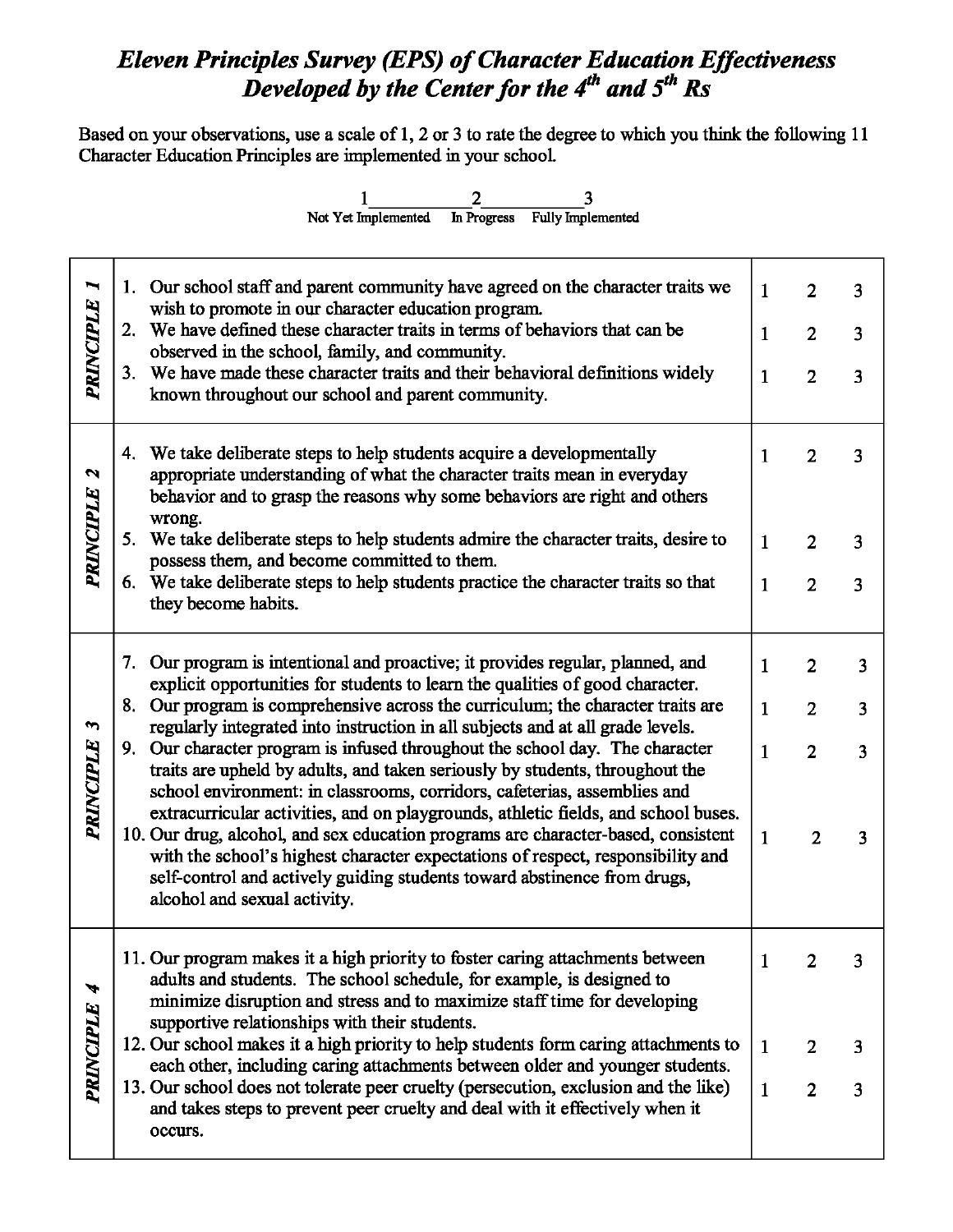| $\blacktriangleright$<br>PRINCIPLE   | 14. Our program provides students with repeated and varied opportunities for<br>moral action such as cooperative learning, conflict resolution, class problem-<br>solving meetings, classroom helper jobs, peer tutoring, school and community<br>service, and taking personal responsibility for improving one's behavior or<br>learning.                                                                                                                                                                                                                                                            | 1            | $\overline{2}$ | $\overline{\mathbf{3}}$ |
|--------------------------------------|-------------------------------------------------------------------------------------------------------------------------------------------------------------------------------------------------------------------------------------------------------------------------------------------------------------------------------------------------------------------------------------------------------------------------------------------------------------------------------------------------------------------------------------------------------------------------------------------------------|--------------|----------------|-------------------------|
|                                      | 15. Our program helps students consciously take responsibility for developing<br>their own character $-$ for example, by encouraging students to set daily goals<br>to practice the character traits and to assess and record their success in<br>achieving their goals.                                                                                                                                                                                                                                                                                                                              | $\mathbf{1}$ | $\overline{2}$ | 3                       |
| S<br>PRINCIPLE                       | 16. Our academic curriculum is designed to challenge all students to do their<br>personal best and to develop the qualities of character – such as self-discipline,<br>diligence, perseverance, and a concern for excellence – that support personal<br>responsibility and a strong work ethic.                                                                                                                                                                                                                                                                                                       | $\mathbf{1}$ | $\overline{2}$ | 3                       |
|                                      | 17. Our school respects the way students learn by providing active learning<br>experiences such as problem-solving, cooperative learning, and projects that<br>build on students' interests.                                                                                                                                                                                                                                                                                                                                                                                                          | $\mathbf{1}$ | $\overline{2}$ | 3                       |
|                                      | 18. Our curriculum recognizes multiple intelligences and helps students of diverse<br>abilities and needs discover and develop their special talents.                                                                                                                                                                                                                                                                                                                                                                                                                                                 | $\mathbf{1}$ | $\overline{2}$ | 3                       |
| $\triangleright$<br><b>PRINCIPLE</b> | 19. Our program's approach to classroom and school discipline is centered on<br>developing students' intrinsic commitment to doing what's right – following<br>legitimate rules, for example, because doing so respects the rights and needs of<br>self and others. Logical consequences for wrongdoing are administered in<br>such a way as to strengthen a student's inner character resources: moral<br>reasoning, self-control, and strategies for responsible behavior in the future.<br>Students are also taught to take initiative to make active restitution when they<br>do something wrong. | $\mathbf{1}$ | $\overline{2}$ | 3                       |
|                                      | 20. When we deal with discipline problems, we make explicit reference to the<br>character qualities we are trying to teach $-$ with the goal of helping students<br>use standards such as courtesy, kindness, honesty, fairness, and self-control to<br>evaluate and improve their conduct.                                                                                                                                                                                                                                                                                                           | $\mathbf{1}$ | $\overline{2}$ | $\overline{\mathbf{3}}$ |
|                                      | 21. In our classrooms and school, we recognize and celebrate good character in<br>ways that support rather than undermine intrinsic motivation (by keeping the<br>focus on doing good things because it helps others and oneself); recognition<br>for good character is accessible to all who are deserving and not limited just to<br>a few.                                                                                                                                                                                                                                                         | $\mathbf{1}$ | $\overline{2}$ | $\overline{\mathbf{3}}$ |
| $\bullet$<br>PRINCIPLE               | 22. All professional school staff (including administrators, counselors, librarians,<br>coaches, and teaching faculty) have been included in planning, receiving staff<br>development for, and carrying out the schoolwide character education effort.                                                                                                                                                                                                                                                                                                                                                | $\mathbf{1}$ | $\overline{2}$ | 3                       |
|                                      | 23. All other staff (including secretaries, cafeteria workers, bus drivers,<br>playground aids, etc.) have been included in planning, receiving staff<br>development for, and carrying out the schoolwide character education effort.                                                                                                                                                                                                                                                                                                                                                                 | 1            | $\overline{2}$ | 3                       |
|                                      | 24. The character traits espoused by our school are modeled by staff in their<br>interactions with students.                                                                                                                                                                                                                                                                                                                                                                                                                                                                                          | $\mathbf{1}$ | $\overline{2}$ | 3                       |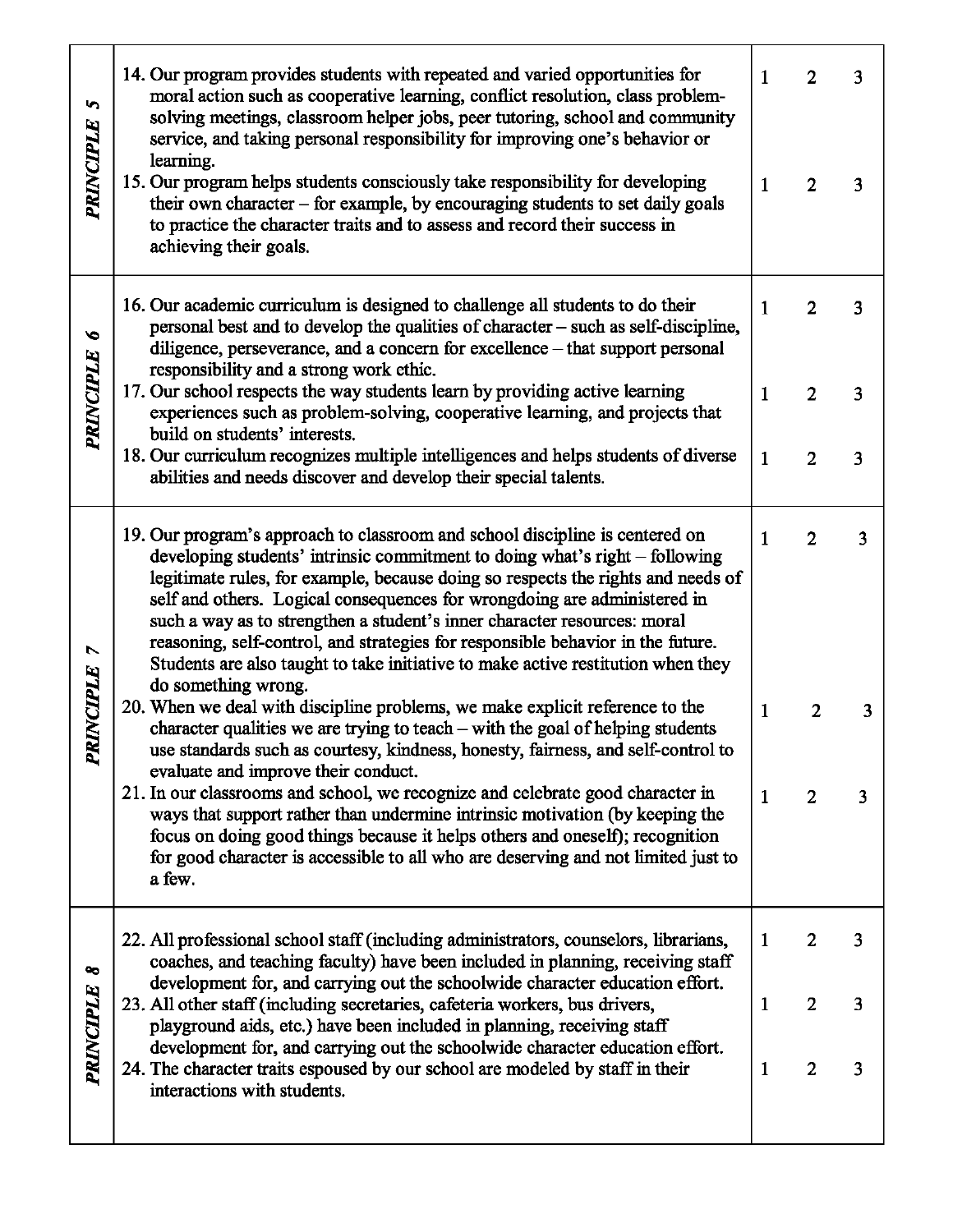| 8 continued<br><b>PRINCIPLE</b>                    | 25. The character traits espoused by our school are practiced by staff in their<br>interactions with each other; there is a moral community among adults -<br>including relations between administration and faculty – that is governed by<br>norms of mutual respect, fairness, and collaborative decision-making.<br>26. Regular and adequate time is made available for staff planning and reflection:<br>to design the character education program, share success stories, assess<br>progress, and address moral concerns, especially gaps between the school's<br>professed character expectations and observed behavior in the school. | $\mathbf{1}$<br>$\mathbf{1}$ | $\overline{2}$<br>$\overline{2}$ | $\overline{\mathbf{3}}$<br>3                       |
|----------------------------------------------------|----------------------------------------------------------------------------------------------------------------------------------------------------------------------------------------------------------------------------------------------------------------------------------------------------------------------------------------------------------------------------------------------------------------------------------------------------------------------------------------------------------------------------------------------------------------------------------------------------------------------------------------------|------------------------------|----------------------------------|----------------------------------------------------|
| $\bullet$<br>PRINCIPLE                             | 27. Our program has a leader (the principal, another administrator, a lead teacher)<br>who champions our character education effort.                                                                                                                                                                                                                                                                                                                                                                                                                                                                                                         | $\mathbf{1}$                 | 2                                | 3                                                  |
|                                                    | 28. There is a leadership group (a committee, a task force) that guides the ongoing<br>planning and implementation of our character education program and                                                                                                                                                                                                                                                                                                                                                                                                                                                                                    | $\mathbf{1}$                 | $\overline{2}$                   | 3                                                  |
|                                                    | encourages the involvement of the whole school.<br>29. Students are involved in leadership roles (e.g., through student government,<br>special councils, and peer mediation) in ways that develop their responsibility<br>and help the school's character expectations become part of the peer culture.                                                                                                                                                                                                                                                                                                                                      | $\mathbf{1}$                 | $\overline{2}$                   | 3                                                  |
|                                                    | 30. Our program explicitly affirms that parents are the first and most important<br>character educators of their children. Parents' questions and concerns about<br>any part of our character program are taken seriously; every effort is made to<br>respect parents' rights as their child's primary moral teacher.                                                                                                                                                                                                                                                                                                                        | $\mathbf{1}$                 | $\overline{2}$                   | 3                                                  |
|                                                    | 31. Our program asks parents to identify the character qualities that should be<br>fostered by the school.                                                                                                                                                                                                                                                                                                                                                                                                                                                                                                                                   | $\mathbf{1}$                 | $\overline{2}$                   | 3                                                  |
| $\boldsymbol{\mathcal{U}}$<br><b>NNCIPLE</b><br>P. | 32. Parents are included in our school's character education leadership group.<br>33. All parents are informed about the goals and teaching methods of our character<br>education program.                                                                                                                                                                                                                                                                                                                                                                                                                                                   | $\mathbf{1}$<br>$\mathbf{1}$ | $\frac{2}{2}$                    | $\overline{\mathbf{3}}$<br>$\overline{\mathbf{3}}$ |
|                                                    | 34. Our school sends home communications (such as letters from the principal)<br>and suggestions (such as dinner discussions topics and bedtime reading) that<br>help parents reinforce the same character qualities the school is trying to teach.<br>Our school also offers workshops, parenting tips, books, tapes, and other<br>resources that help parents develop their general parenting skills and<br>strengthen their relationship with their child.                                                                                                                                                                                | $\mathbf{1}$                 | $\overline{2}$                   | 3                                                  |
|                                                    | 35. Our school has involved representatives of the wider community (e.g.,<br>businesses, religious institutions, youth organizations, government, and the<br>media) in helping to plan our character education effort.                                                                                                                                                                                                                                                                                                                                                                                                                       | $\mathbf{1}$                 | $\overline{2}$                   | 3                                                  |
|                                                    | 36. Our school has involved members of the community in efforts to model and<br>promote the qualities of good character in the community.                                                                                                                                                                                                                                                                                                                                                                                                                                                                                                    | $\mathbf{1}$                 | $\overline{2}$                   | 3                                                  |
| $\overline{\mathbf{u}}$<br><b>PRINCIPLE</b>        | 37. Our program assesses the character of our schools as amoral community (e.g.,<br>through school climate surveys using agree-disagree items such as, "Students<br>in our school respect each other" and "Our school is like a family").                                                                                                                                                                                                                                                                                                                                                                                                    | $\mathbf{1}$                 | 2                                | 3                                                  |
|                                                    | 38. Our staff periodically engages in systematic formative assessment of our<br>program, using surveys such as this to determine the degree to which we are<br>implementing the intended components of our character education program.                                                                                                                                                                                                                                                                                                                                                                                                      | $\mathbf{1}$                 | $\overline{2}$                   | 3                                                  |
|                                                    | The results of these assessments are used to plan program improvements.<br>39. Our school asks staff to report periodically (e.g., through questionnaires or<br>anecdotal records) their efforts to implement character education.                                                                                                                                                                                                                                                                                                                                                                                                           | $\mathbf 1$                  | 2                                | 3                                                  |